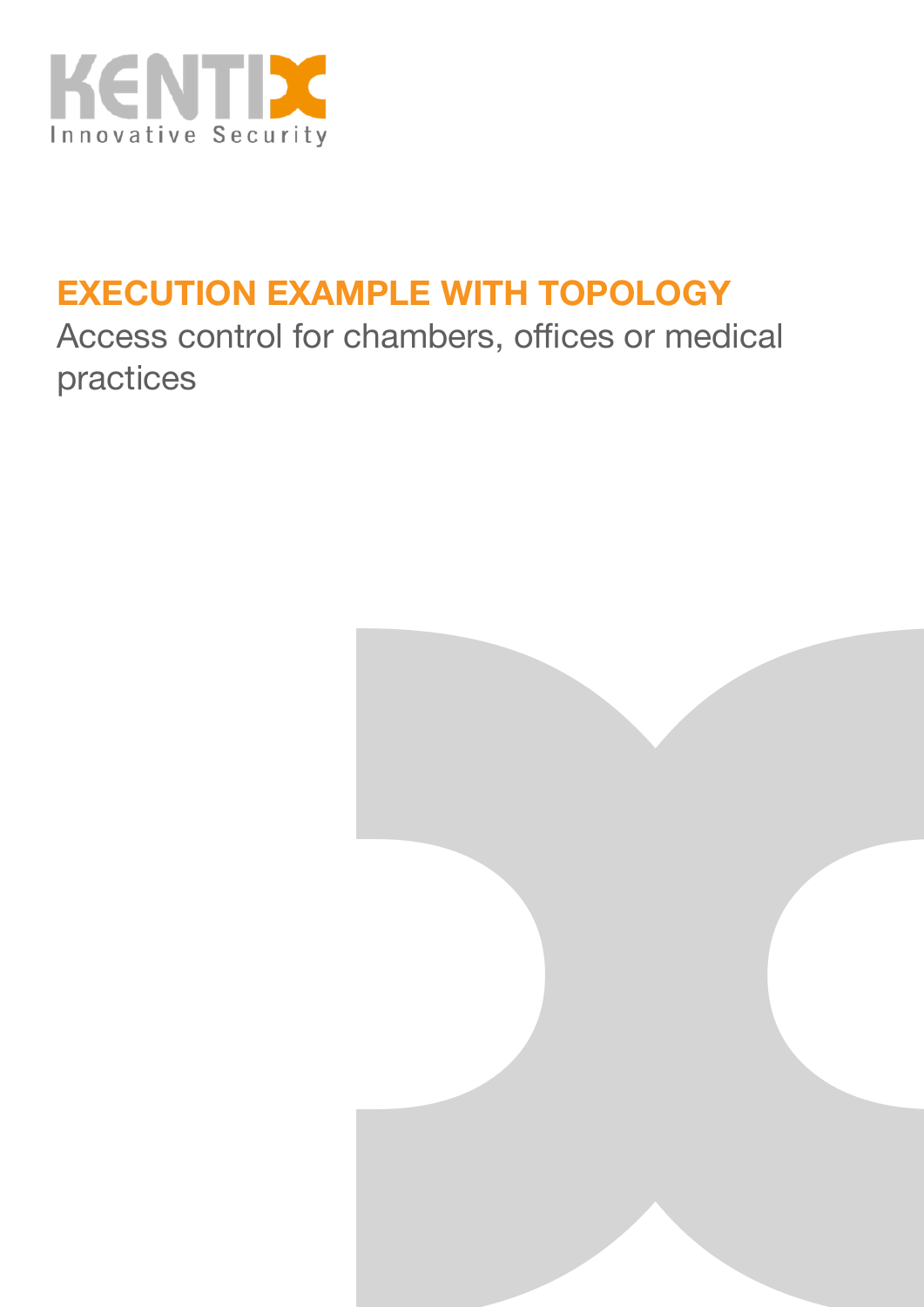

### Access control for chambers, offices or medical practices

#### *The requirements*

*Securing house entrances and possibly other rooms in the building against unauthorised access with an online-capable solution for managing authorisations, time-level profiles and access logging.*

*The opening is to be carried out simply by means of RFID media, so that user-related logging always ta-* *kes place. Authorisations can be granted or withdrawn individually. If necessary, the solution should be able to be extended to other rooms/ areas and combined with video surveillance.*

#### *The Kentix system solution*

The Kentix wireless door knob is used in the indoor or outdoor version to secure buildings or rooms with regard to authorised/ unauthorised access. Depending on requirements, other components such as door handles or wall readers are available.

These components are connected by radio to a controller - the Kentix AccessManager. This provides central management for all locking components in the system via a web interface.

At the same time the AccessManager contains a central logbook of all booking events (accesses). If required, each booking can be linked to a video image.

Several AccessManagers can be connected to one system, so that changes only have to be made at one point.

This means that the system can be expanded at any time to include additional buildings or rooms.